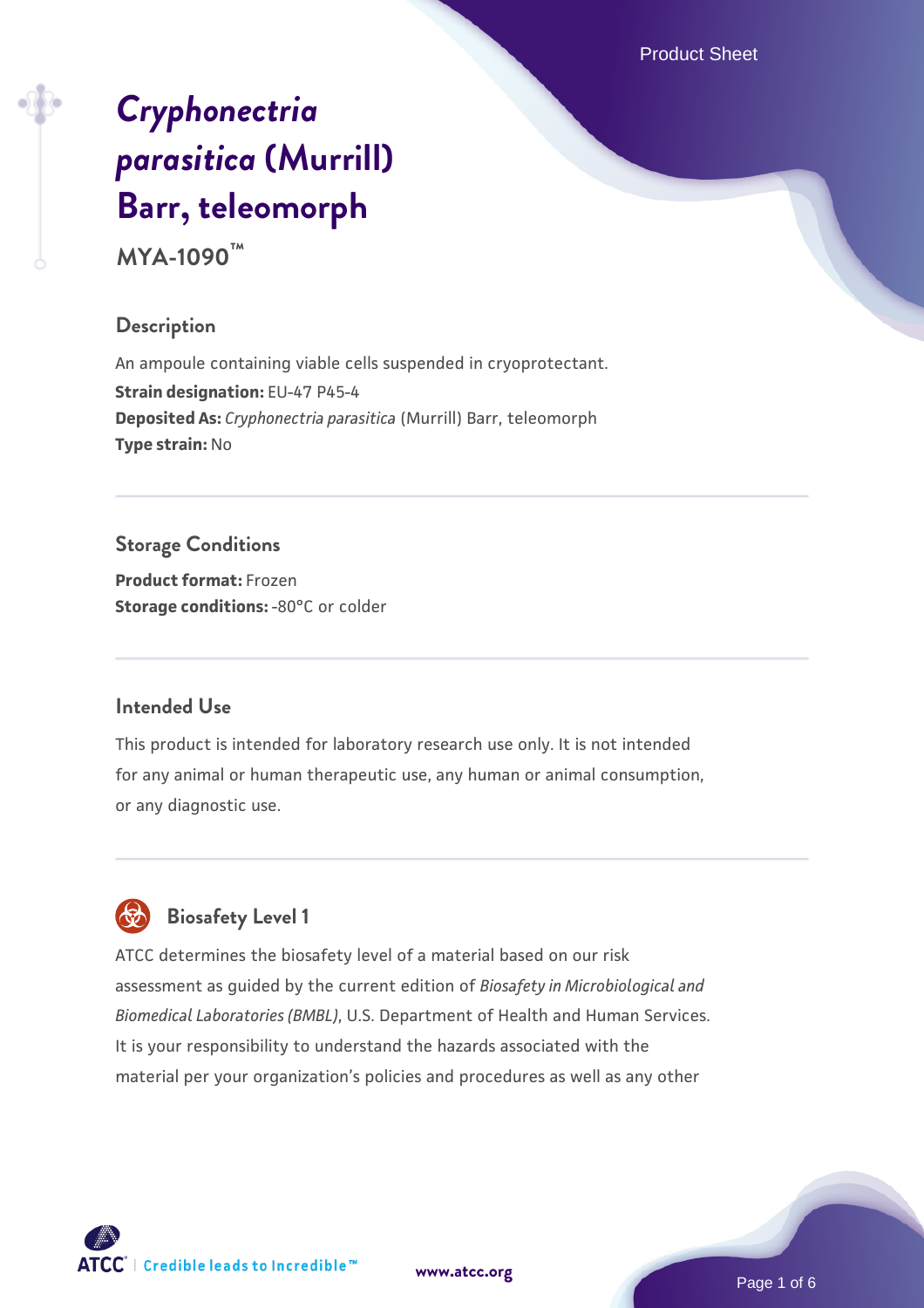applicable regulations as enforced by your local or national agencies.

ATCC highly recommends that appropriate personal protective equipment is always used when handling vials. For cultures that require storage in liquid nitrogen, it is important to note that some vials may leak when submersed in liquid nitrogen and will slowly fill with liquid nitrogen. Upon thawing, the conversion of the liquid nitrogen back to its gas phase may result in the vial exploding or blowing off its cap with dangerous force creating flying debris. Unless necessary, ATCC recommends that these cultures be stored in the vapor phase of liquid nitrogen rather than submersed in liquid nitrogen.

## **Certificate of Analysis**

For batch-specific test results, refer to the applicable certificate of analysis that can be found at www.atcc.org.

# **Growth Conditions**

**Medium:**  [ATCC Medium 336: Potato dextrose agar \(PDA\)](https://www.atcc.org/-/media/product-assets/documents/microbial-media-formulations/3/3/6/atcc-medium-336.pdf?rev=d9160ad44d934cd8b65175461abbf3b9) **Temperature:** 24°C

#### **Handling Procedures**

**Frozen ampoules** packed in dry ice should either be thawed immediately or stored in liquid nitrogen. If liquid nitrogen storage facilities are not available, frozen ampoules may be stored at or below -70°C for approximately one week. **Do not under any circumstance store frozen ampoules at refrigerator**



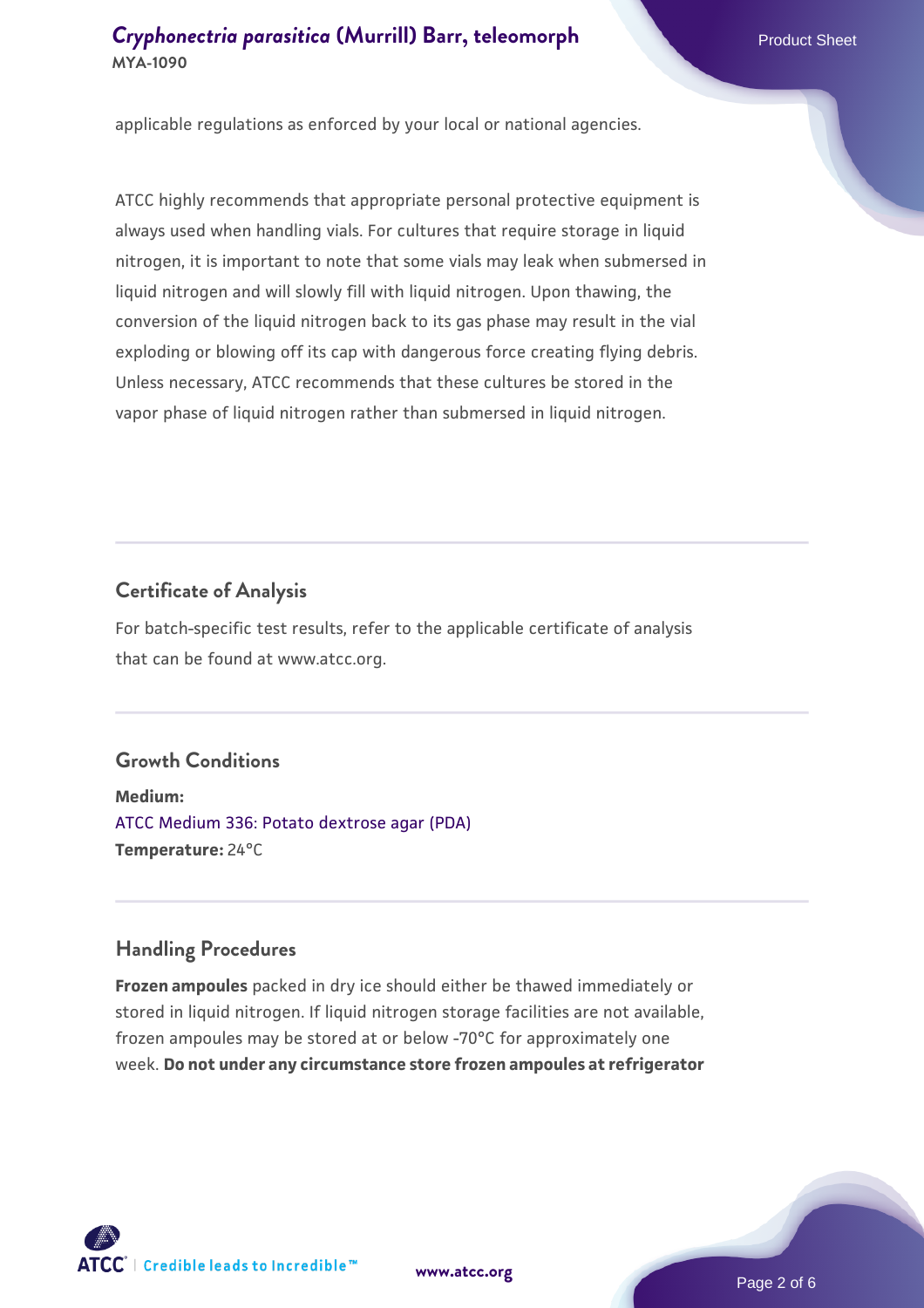**freezer temperatures (generally -20°C)**. Storage of frozen material at this temperature will result in the death of the culture.

- 1. To thaw a frozen ampoule, place in a **25°C to 30°C** water bath, until just thawed **(approximately 5 minutes)**. Immerse the ampoule just sufficient to cover the frozen material. Do not agitate the ampoule.
- 2. Immediately after thawing, wipe down ampoule with 70% ethanol and aseptically transfer at least 50 µL (or 2-3 agar cubes) of the content onto a plate or broth with medium recommended.
- 3. Incubate the inoculum/strain at the temperature and conditions recommended.
- 4. Inspect for growth of the inoculum/strain regularly for up to 4 weeks. The time necessary for significant growth will vary from strain to strain.

#### **Notes**

Additional information on this culture is available on the ATCC web site at [www.atcc.org.](http://www.atcc.org/)

# **Material Citation**

If use of this material results in a scientific publication, please cite the material in the following manner: *Cryphonectria parasitica* (Murrill) Barr, teleomorph (ATCC MYA-1090)

#### **References**

References and other information relating to this material are available at www.atcc.org.

#### **Warranty**

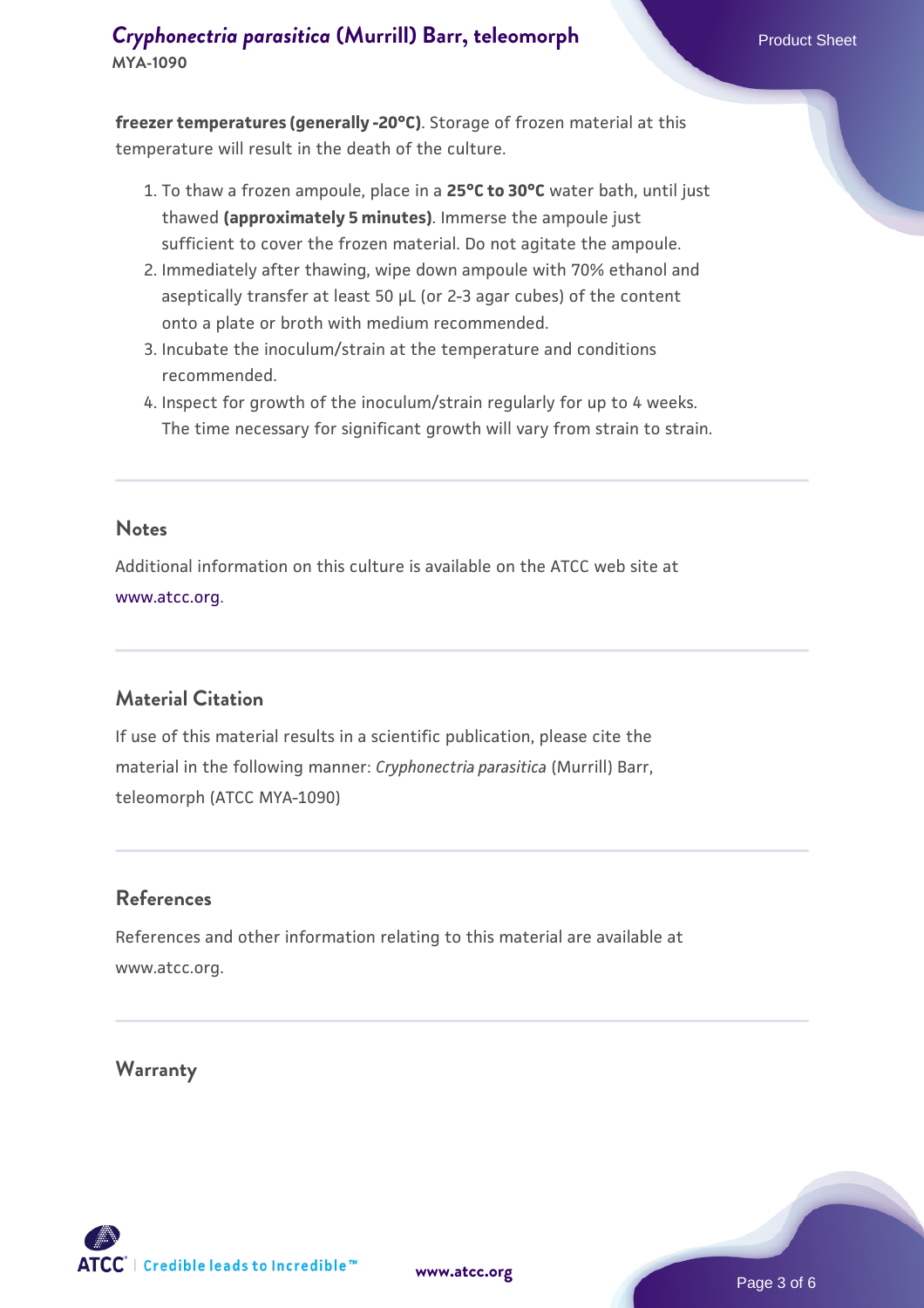The product is provided 'AS IS' and the viability of ATCC® products is warranted for 30 days from the date of shipment, provided that the customer has stored and handled the product according to the information included on the product information sheet, website, and Certificate of Analysis. For living cultures, ATCC lists the media formulation and reagents that have been found to be effective for the product. While other unspecified media and reagents may also produce satisfactory results, a change in the ATCC and/or depositor-recommended protocols may affect the recovery, growth, and/or function of the product. If an alternative medium formulation or reagent is used, the ATCC warranty for viability is no longer valid. Except as expressly set forth herein, no other warranties of any kind are provided, express or implied, including, but not limited to, any implied warranties of merchantability, fitness for a particular purpose, manufacture according to cGMP standards, typicality, safety, accuracy, and/or noninfringement.

#### **Disclaimers**

This product is intended for laboratory research use only. It is not intended for any animal or human therapeutic use, any human or animal consumption, or any diagnostic use. Any proposed commercial use is prohibited without a license from ATCC.

While ATCC uses reasonable efforts to include accurate and up-to-date information on this product sheet, ATCC makes no warranties or representations as to its accuracy. Citations from scientific literature and patents are provided for informational purposes only. ATCC does not warrant that such information has been confirmed to be accurate or complete and the customer bears the sole responsibility of confirming the accuracy and completeness of any such information.

This product is sent on the condition that the customer is responsible for and assumes all risk and responsibility in connection with the receipt, handling, storage, disposal, and use of the ATCC product including without limitation



**[www.atcc.org](http://www.atcc.org)**

Page 4 of 6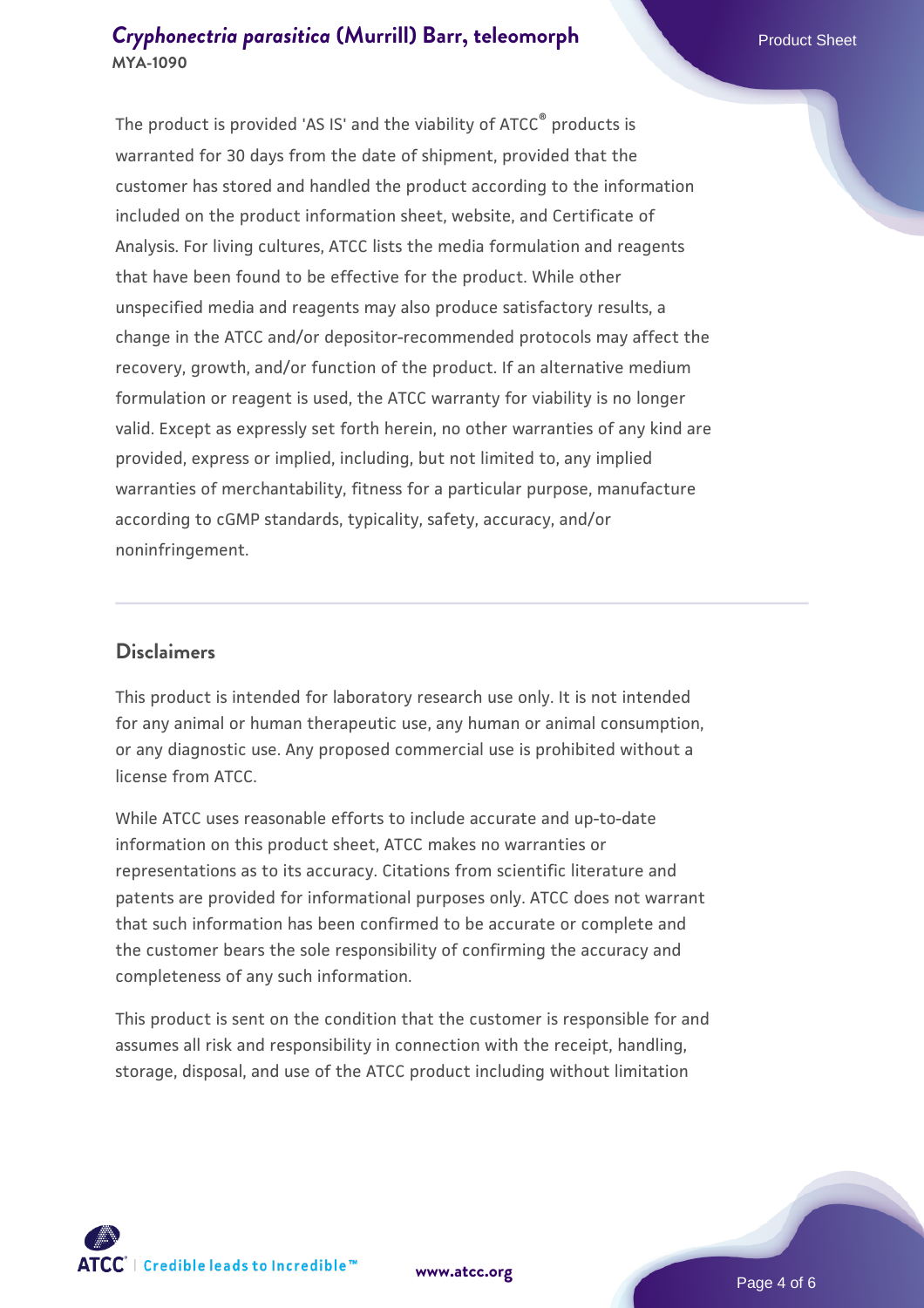taking all appropriate safety and handling precautions to minimize health or environmental risk. As a condition of receiving the material, the customer agrees that any activity undertaken with the ATCC product and any progeny or modifications will be conducted in compliance with all applicable laws, regulations, and guidelines. This product is provided 'AS IS' with no representations or warranties whatsoever except as expressly set forth herein and in no event shall ATCC, its parents, subsidiaries, directors, officers, agents, employees, assigns, successors, and affiliates be liable for indirect, special, incidental, or consequential damages of any kind in connection with or arising out of the customer's use of the product. While reasonable effort is made to ensure authenticity and reliability of materials on deposit, ATCC is not liable for damages arising from the misidentification or misrepresentation of such materials.

Please see the material transfer agreement (MTA) for further details regarding the use of this product. The MTA is available at www.atcc.org.

#### **Copyright and Trademark Information**

© ATCC 2021. All rights reserved.

ATCC is a registered trademark of the American Type Culture Collection.

#### **Revision**

This information on this document was last updated on 2021-05-20

#### **Contact Information**

ATCC 10801 University Boulevard Manassas, VA 20110-2209 USA